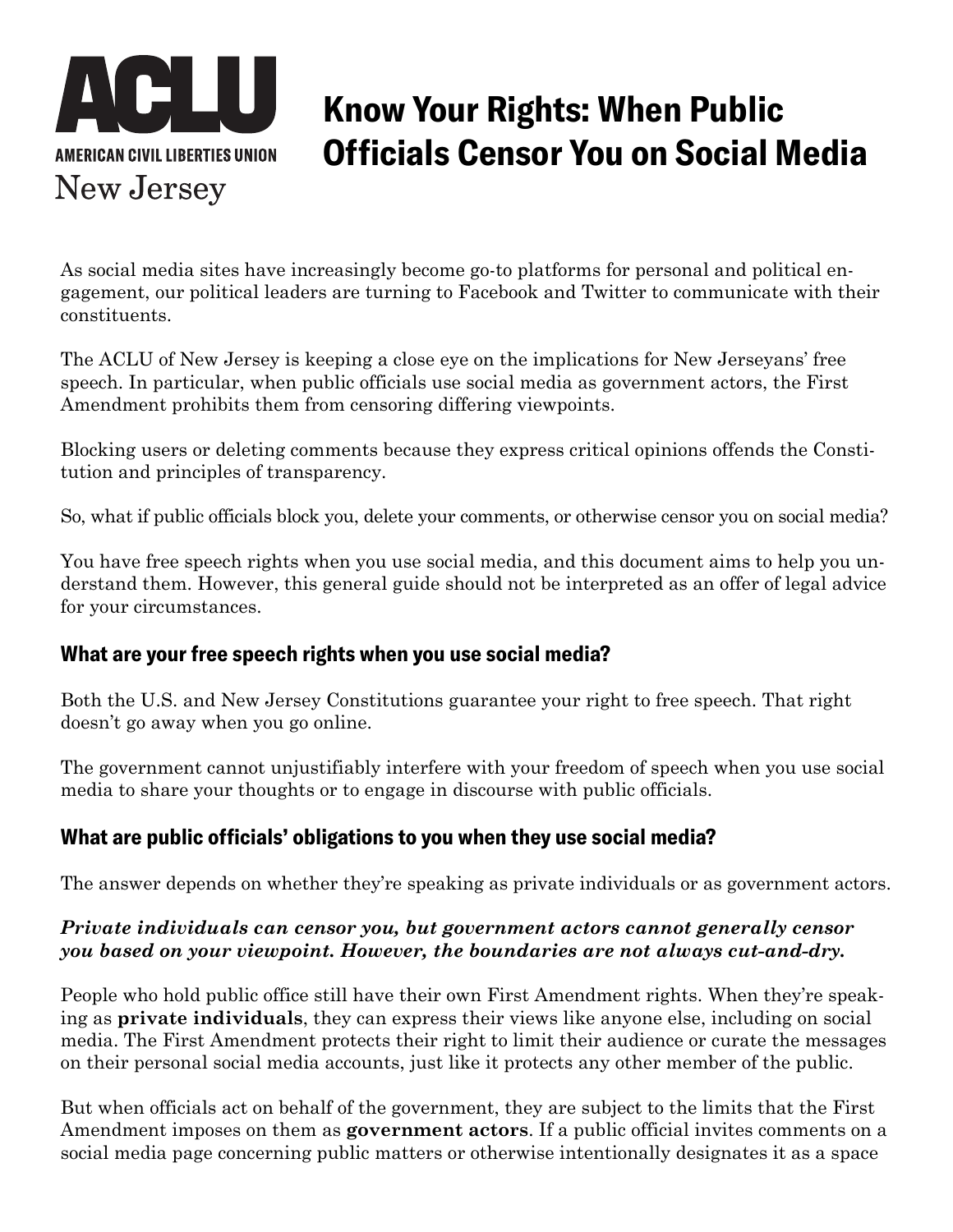for public discussion, the social media page may become a "limited" or "designated" public forum. Where public forums are involved, public officials **cannot** exclude people from accessing the page just because the official disagrees with them.

### *Here are a few ways to identify whether an account is operating as a government actor:*

Although it depends on the facts, there are three basic types of social media usage to watch out for:

If a social media account is clearly maintained as an official page by a government actor, such as using an official title or the name of an agency, it's generally considered the official account. Example: @POTUS

In other cases, a page can shift from a personal account to an official one when an officeholder and other government actors treat it as an official government account. Example: @realDonaldTrump

Finally, accounts may appear to be personal in name and recognition, but a public official uses it as though it were an official government account. This can occur in at least three different ways:

- 1. Officials opening up their social media for public discussion.
- 2. Officials allowing individuals to ask for government services through their social media accounts.
- 3. Officials using their accounts to publicly announce government information or policy not just retweeting or sharing other government information, but making an announcement themselves.

#### *When public officials are engaging as government actors, they are not allowed to censor you based on your viewpoint.*

If a public official uses social media as a government actor in the above ways, the official cannot exclude people for having differing viewpoints. This means they can't block users, delete specific comments, or restrict access in other ways on the basis of the viewpoints expressed.

A few principles guide what officials can and can't do when they use social media as a government actor:

- They cannot stop people from joining a public conversation on the social media account because of the views they express on the topics at hand.
- They cannot block critical voices from asking for government services through the social media account because of those critical viewpoints.
- They cannot prevent people from being able to see social media posts that publicly announce government information or policy because of their viewpoints.

#### *A government actor can't restrict speech based on viewpoint, but can they limit comments on social media using other criteria?*

An official speaking as a government actor cannot limit interactions based on viewpoint, but they can limit other kinds of interactions. Depending on the circumstances, a person can be blocked for posting personal threats or profane language, including in accordance with the social media platform's terms of service. An official can also preclude all comments or in certain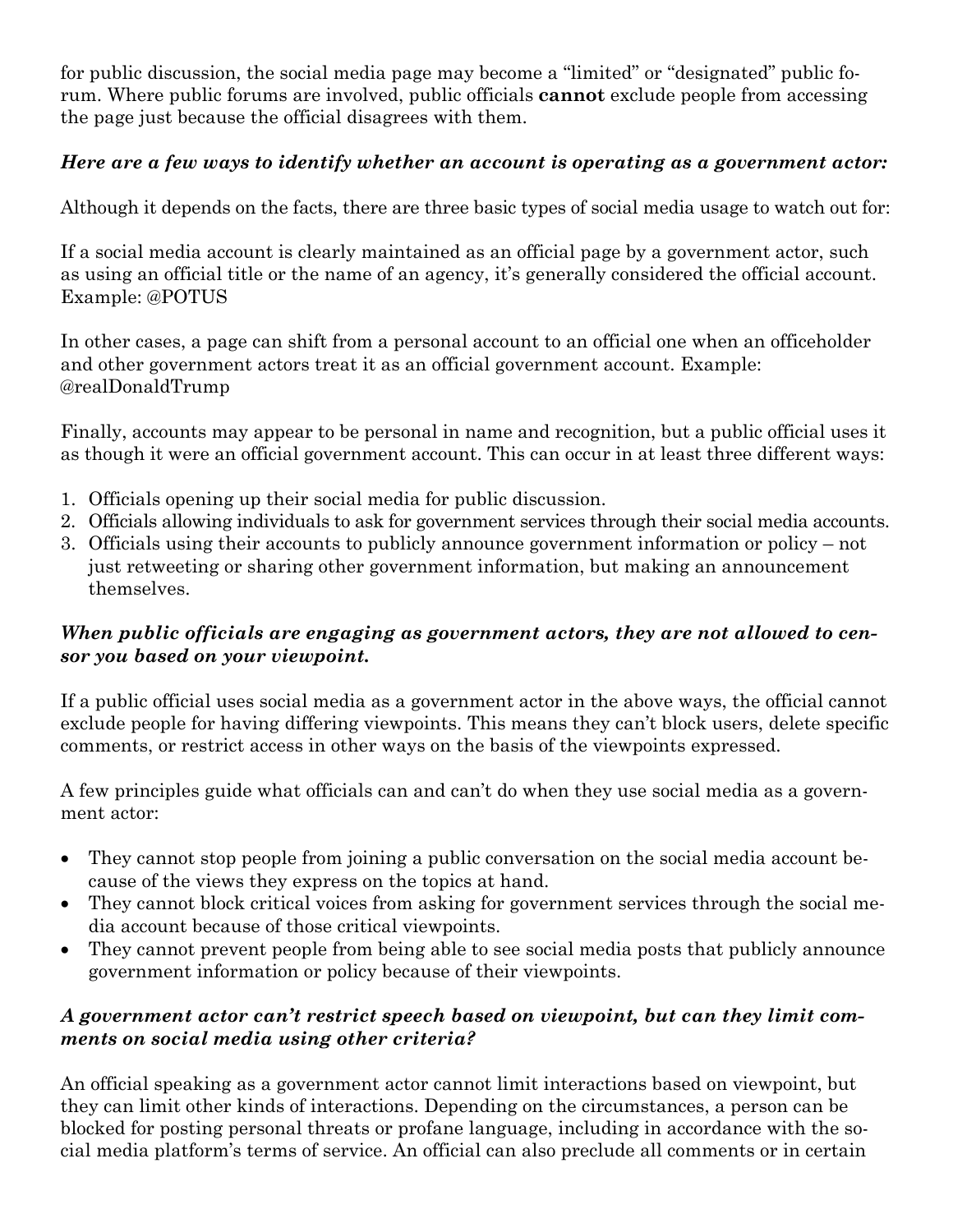circumstances limit discussions to certain subjects – in other words, government officials may have no obligation to open the social media account up for public comment, but if they do, they cannot discriminate as to which views get to be expressed in those comments.

# **What can I do if I'm censored by a public official on social media?**

If you believe you have been wrongfully censored by a public official, you can contact the official or their office directly, as well the ACLU-NJ.

## *Contact the public official to seek corrective action and more information:*

Ask for your access to be restored!

Call or email the office of the public official or government organization and request your access be fully restored. You can refer to this document and other materials from the ACLU-NJ and other ACLU entities, linked below.

When contacting the public official or government organization, request a copy of the social media policy or guidelines for the page that blocked you. (You are entitled to the policies, and maybe more (https://njopra.com/2018/06/15/update-court-orders-disclosure-of-facebook-blocked-users -lists/), through the state's Open Public Records Act [https://www.aclu-nj.org/ download file/798].) If policies are not available, urge the office to create guidelines and issue them publicly.

#### *Contact the ACLU-NJ so we can keep records:*

Please share your story!

Email us at intake@aclu-nj.org with "Social Media Censorship" in the subject line. Include as much of the following information as you can:

- A description of the problem, including if you believe you were censored because of your viewpoint.
- A screenshot or photograph documenting that you were blocked or otherwise censored, or an explanation of how you know you were censored.
- The name and or URL of the social media page.
- Information about any attempts you've made to contact the public official directly, as well as any response you have received.
- Although we may not be able to help, please also let us know if you would like additional corrective action.

We collect information about censorship so we can understand the scope of the problem, but we aren't able to help everyone who contacts us. Please note that the ACLU-NJ will not pursue legal action or other advocacy on behalf of most people who contact us, and nothing in this [post/ publication] should give you the impression that we can take your case.